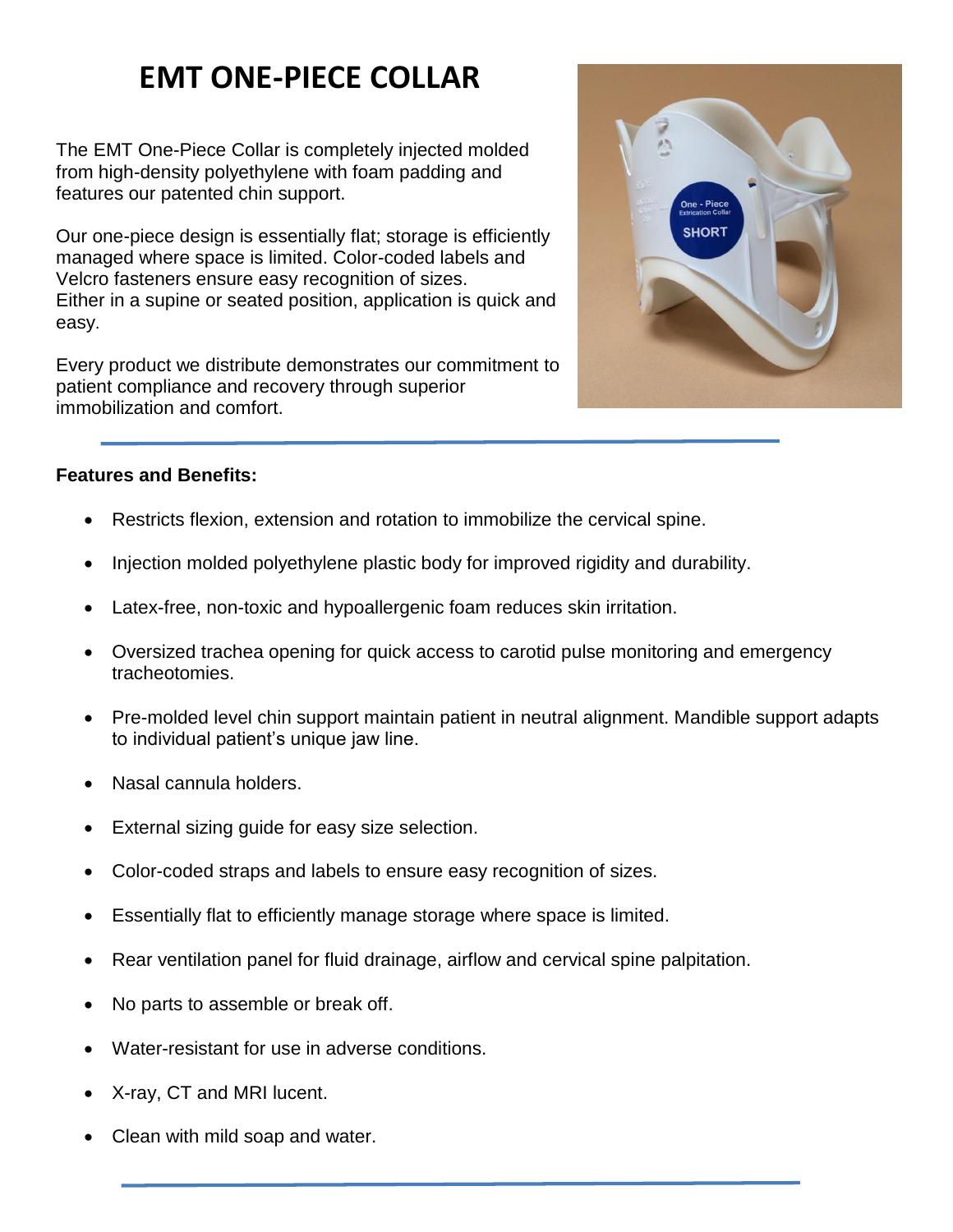#### **Measurement and Sizing:**

Proper sizing of the Collar is important for patient immobilization and comfort. Always maintain the patient's head in neutral alignment. These directions are guidelines only; follow a qualified healthcare provider's instructions.

For more information, please refer to Sizes: Product Table

Proper sizing of the Collar is important for patient immobilization and comfort. Always maintain the patient's head in neutral alignment. These directions are guidelines only; follow a qualified healthcare provider's instructions.

# **Height:**

- 1. Measure the vertical distance from the top of the patient's shoulder to the tip of the chin (Figure 1. "A").
- 2. The measurement corresponds to the HEIGHT of the Collar. If the patient's measurement falls between two consecutive sizes, apply the smaller size first.

# **Circumference:**

- 3. Measure around the patient's neck (Figure 2. "B").
- 4. The measurement corresponds to the size CIRCUMFERENCE of the Collar. If the patient's measurement falls between two consecutive sizes, apply the larger size first.

#### **Alternative Sizing Method:**

Use your fingers to measure the distance from the top of the patient's shoulder to the tip of the chin.

Position your fingers against the FRONT side of the Collar from the plastic bottom edge to the EXTERNAL SIZING GUIDE. Select the size closest to the height of your fingers.





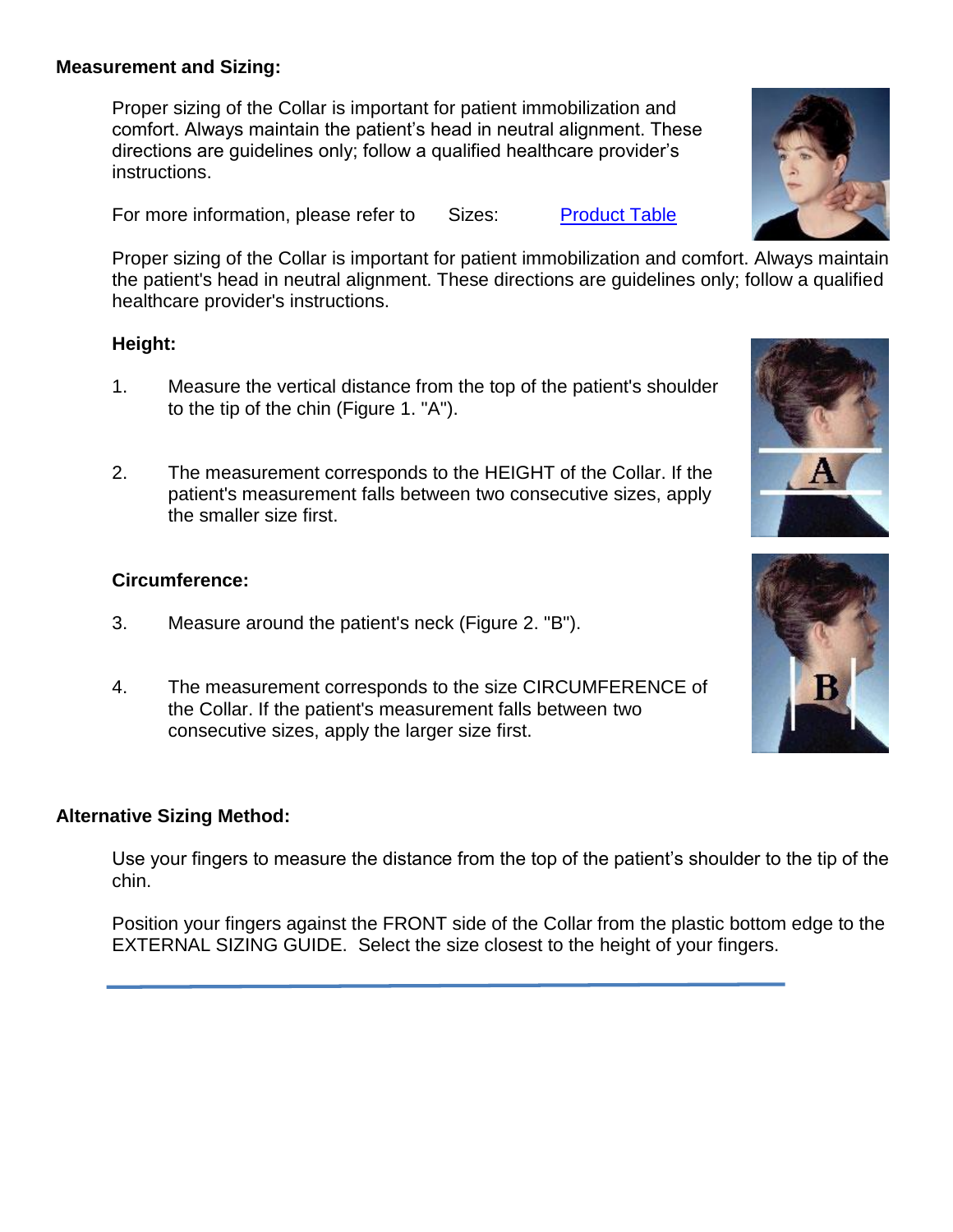# **Application:**

Proper application of the Collar is as important as proper sizing for immobilization and patient comfort. The one-piece design consists of a single piece which is packaged as a unit.

Always maintain the patient's head in neutral alignment. These directions are guidelines only; follow a qualified healthcare provider's instructions.

1. After selecting the properly sized Collar, apply the Collar to the patient's neck. The chin should be secured by the patented molded chin support.

If the patient is in a supine position, slide the BACK part of the Collar behind the patient's neck until the Velcro strap is visible.

2. The Velcro strap is brought around the back of the patient's neck and secured to the Velcro hook fastener.

3. Before attaching the Velcro strap, make certain the patient's head and the Collar are in proper alignment. If the chin is not sufficiently supported, tighten Collar. If additional tightening results in patient extension, select smaller size.

# **Removal:**

Before removing the Collar, mark the position of the Velcro strap location to ensure reapplication maintains the proper fit.

With the Collar secured on the patient, unfasten the Velcro strap. Remove the Collar from the patient.